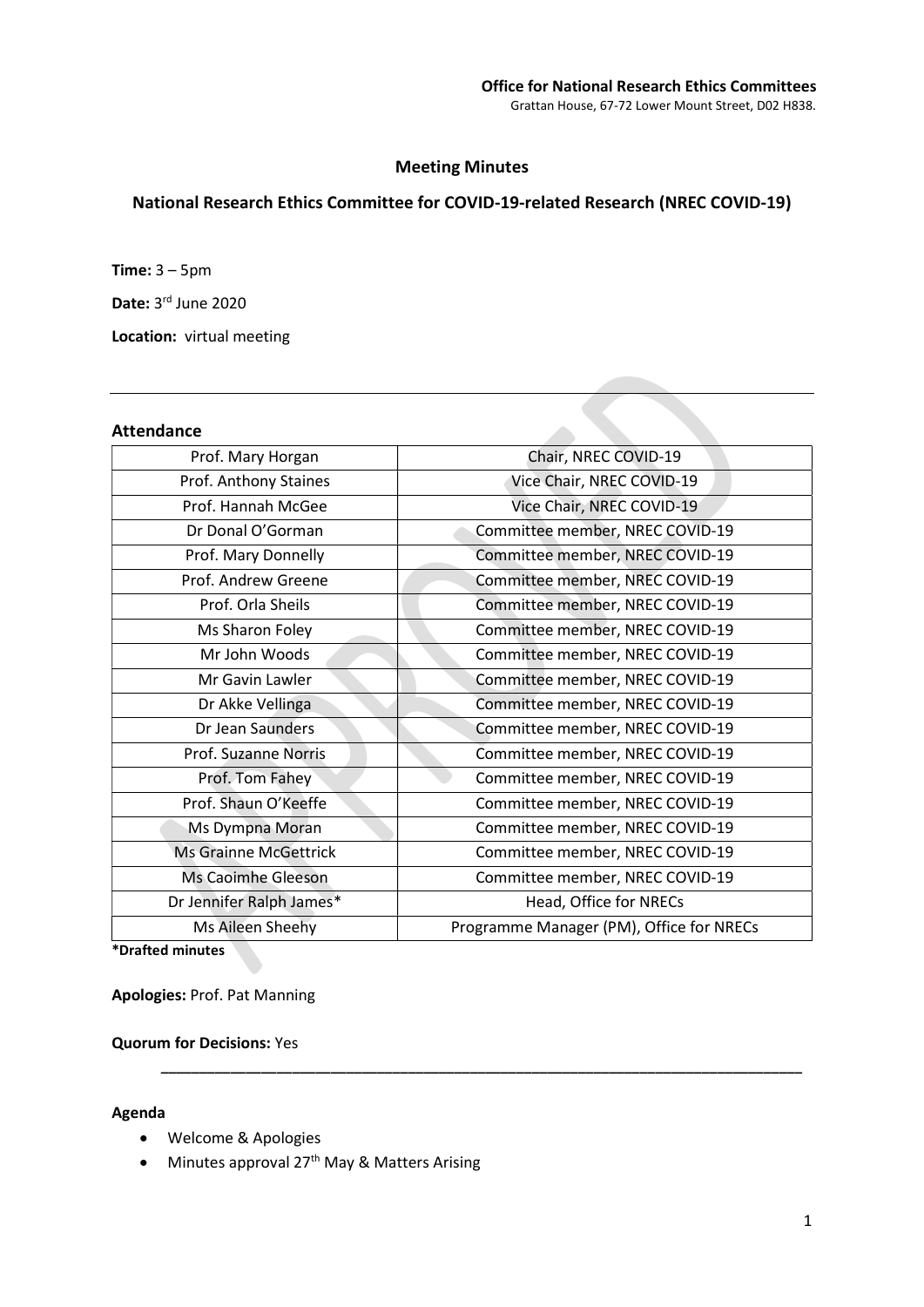- Declarations of Interest
- Application 20-NREC-C0V-053
- Application 20-NREC-C0V-058
- Application 20-NREC-C0V-060
- Application 20-NREC-C0V-057
- Application 20-NREC-C0V-059
- Application 20-NREC-C0V-043
- AOB
- The Chair welcomed the committee.
- $\bullet$  The minutes from meeting on 27<sup>th</sup> May 2020 were approved.
- Matters arising from the 27<sup>th</sup> May meeting as follows:
	- (1) The Head of Office for NRECs provided a running count of applications considered by NREC COVID-19 to date.

\_\_\_\_\_\_\_\_\_\_\_\_\_\_\_\_\_\_\_\_\_\_\_\_\_\_\_\_\_\_\_\_\_\_\_\_\_\_\_\_\_\_\_\_\_\_\_\_\_\_\_\_\_\_\_\_\_\_\_\_\_\_\_\_\_\_\_\_\_\_\_\_\_\_\_\_\_\_\_\_\_\_

• The following declaration of interest was made, and the member recused herself from the discussion of the application in question:

\_\_\_\_\_\_\_\_\_\_\_\_\_\_\_\_\_\_\_\_\_\_\_\_\_\_\_\_\_\_\_\_\_\_\_\_\_\_\_\_\_\_\_\_\_\_\_\_\_\_\_\_\_\_\_\_\_\_\_\_\_\_\_\_\_\_\_\_\_\_\_\_\_\_\_\_\_\_\_\_\_\_\_

Dr Akke Vellinga – 20-NREC-COV-053

## Applications

| <b>Application Number</b>     | 20-NREC-C0V-053                                                         |
|-------------------------------|-------------------------------------------------------------------------|
| <b>Applicant</b>              | Dr Aoife Fleming                                                        |
| <b>Study Title</b>            | A randomised controlled trial of the impact of the availability of      |
|                               | procalcitonin testing on antimicrobial prescribing in the treatment     |
|                               | of patients admitted to hospital with Covid-19 infection                |
| Institution                   | <b>University College Cork</b>                                          |
| <b>NREC COVID-19 Comments</b> | The committee agreed that this study is supported by clear<br>$\bullet$ |
|                               | protocol and presents no risk to patients.                              |
| <b>NREC COVID-19 Decision</b> | Provisional approval                                                    |
| <b>Associated Conditions</b>  | 1. The committee is of the view that this study is better described     |
|                               | as a feasibility or pilot study rather than a clinical trial, and       |
|                               | request that all relevant documentation, including participant          |
|                               | materials, be amended accordingly.                                      |
|                               | 2. Regarding the PIL, the committee requests that the hospital logo     |
|                               | be included for appropriate affiliation and that the data               |
|                               | protection information is curtailed to a few paragraphs to include      |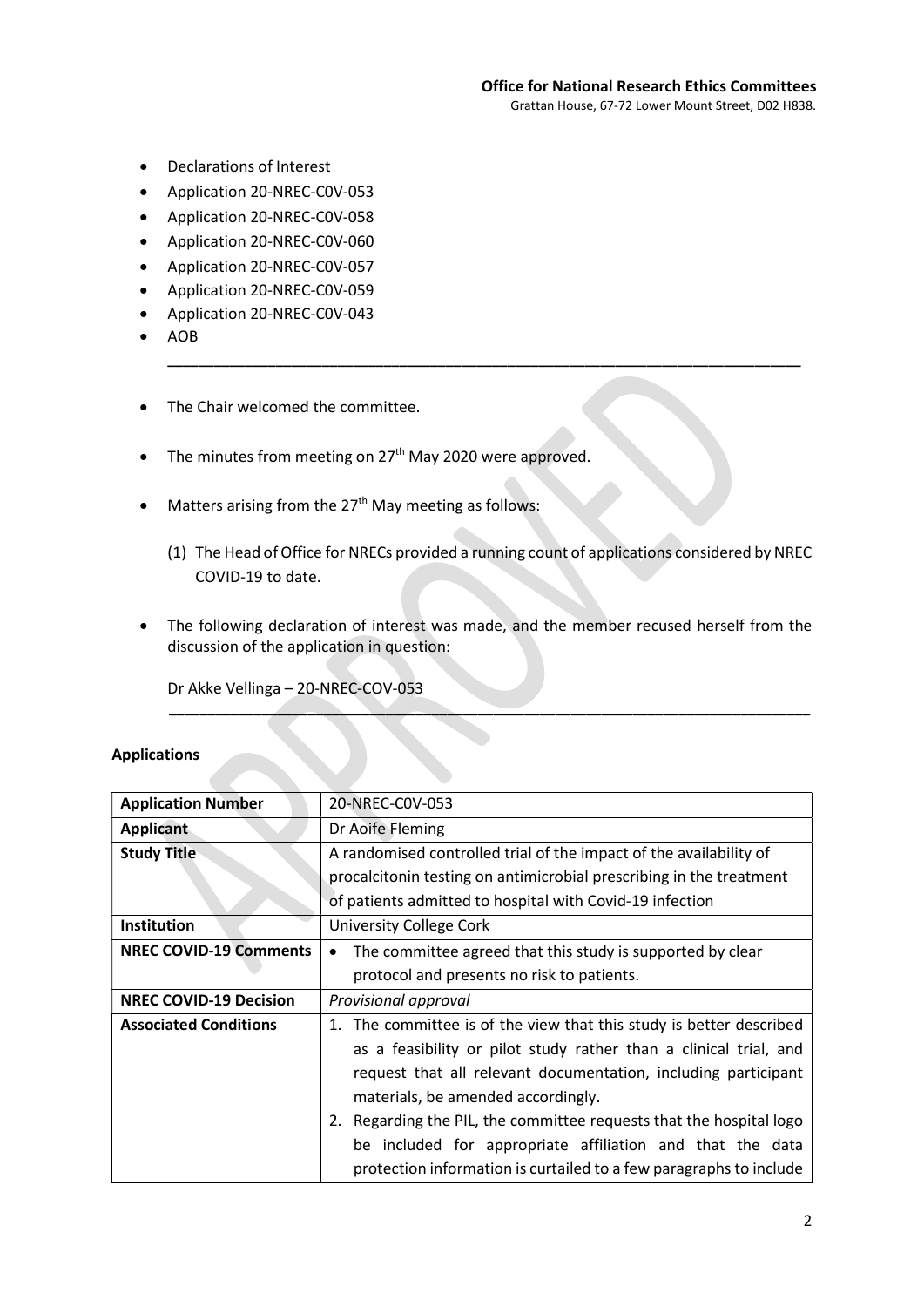| the salient information for participants. Additionally, the          |
|----------------------------------------------------------------------|
| committee requires that the direction to participants to consult     |
| the NREC COVID-19 if required on their rights be removed.            |
| 3. The committee requests confirmation that the study algorithm is   |
| validated.                                                           |
| 4. The committee requests clarification of patient number - is it 50 |
| per group (in each of Control and PCT groups)?                       |

| <b>Application Number</b>     | 20-NREC-COV-058                                                           |
|-------------------------------|---------------------------------------------------------------------------|
| <b>Applicant</b>              | Prof. Maria Fitzgibbon                                                    |
| <b>Study Title</b>            | Enhancing serology surveillance with antibody testing in SARS-CoV 2       |
|                               | pandemic                                                                  |
| Institution                   | Mater Private Hospital                                                    |
| <b>NREC COVID-19 Comments</b> | The committee agreed that this small-scale study will address an          |
|                               | interesting question.                                                     |
|                               | The committee noted that participants will be recruited from<br>$\bullet$ |
|                               | Dublin and Cork sites of the Mater Private Group.                         |
| <b>NREC COVID-19 Decision</b> | Provisional approval                                                      |
| <b>Associated Conditions</b>  | 1. The committee is unclear if there are plans to do viral testing on     |
|                               | staff not known to have COVID-19, and requests clarification in           |
|                               | this regard.                                                              |
|                               | 2. Noting the plan to recruit participants via Occupational Health,       |
|                               | the committee requires further detail on this approach.                   |
|                               | 3. The committee requests that there is a PIL / consent form for          |
|                               | participants in the control group. Additionally, the committee            |
|                               | requests the consent form be separated from the questionnaire.            |
|                               | The committee requests explanation of what information is<br>4.           |
|                               | available from the discarded blood samples, and how this                  |
|                               | integrates with other analyses.                                           |
|                               | 5. The committee observes that the information provided on                |
|                               | statistical analysis only refers to sensitivity analysis, and requests    |
|                               | further detail on the analyses planned, including sample size             |
|                               | calculations.                                                             |
|                               | 6. The committee notes the DPIA is in progress and requests               |
|                               | evidence of its outcome.                                                  |
|                               | 7. The committee requests clarity on the reporting of COVID-19 test       |
|                               | results to study participants.                                            |
|                               | 8. The committee is of the firm view that test results from this          |
|                               | research study are investigational and should not prescribe               |
|                               | 'return to work' plans for hospital staff.                                |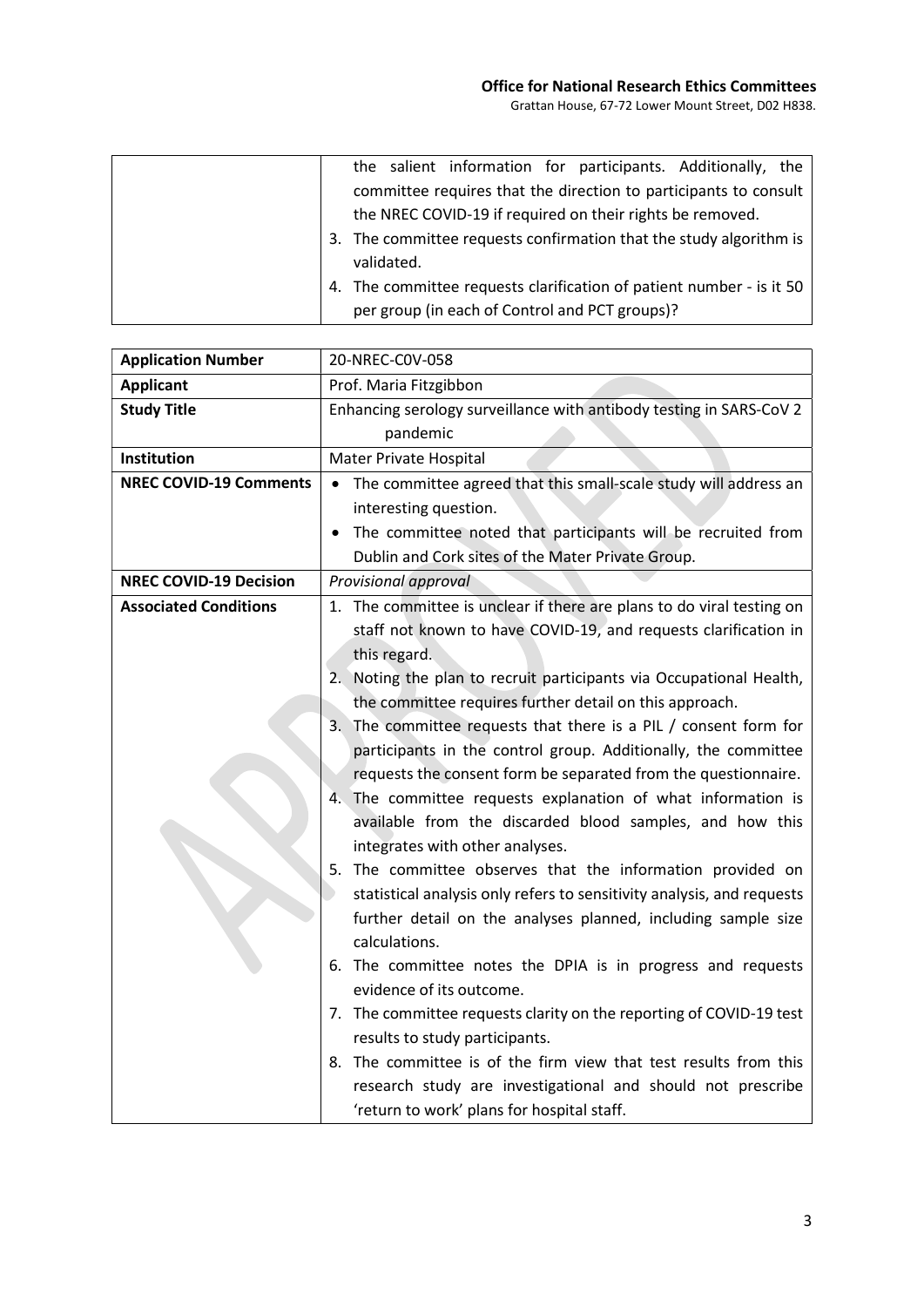## Office for National Research Ethics Committees

Grattan House, 67-72 Lower Mount Street, D02 H838.

| <b>Application Number</b>     | 20-NREC-C0V-060                                                       |
|-------------------------------|-----------------------------------------------------------------------|
| <b>Applicant</b>              | Prof. Patrick Sheahan                                                 |
| <b>Study Title</b>            | ICE: Impact of COVID 19 on ENT Surgery in Ireland                     |
| Institution                   | South Infirmary-Victoria University Hospital, Cork                    |
| <b>NREC COVID-19 Comments</b> | 1. The committee is entirely unclear on the methodology               |
|                               | underpinning this study, confounded by separate references to it      |
|                               | as both an audit and observational study, and absence of              |
|                               | duration.                                                             |
|                               | 2. Noting there is uncertainty as to the number of participants to be |
|                               | recruited, there is no information, informed by statistical advice,   |
|                               | on the minimum number required to make the study valid.               |
|                               | 3. The committee is unclear on how healthcare workers will be         |
|                               | recruited, studied, or consented.                                     |
|                               | 4. The committee observes that DPO approval has been secured,         |
|                               | however no DPIA has been provided.                                    |
|                               | 5. The committee is of the view that the participant materials are    |
|                               | inadequate, for example lack of invitation or explanation of data     |
|                               | transfer, no information on the option to withdraw and                |
|                               | inaccessible language in the child PIL. The committee maintains       |
|                               | that the use of a thumbprint to evidence consent is not usual         |
|                               | practice.                                                             |
| <b>NREC COVID-19 Decision</b> | <b>Approval Declined</b>                                              |

| <b>Application Number</b>     | 20-NREC-C0V-057                                                       |
|-------------------------------|-----------------------------------------------------------------------|
| <b>Applicant</b>              | Dr Alin Dumitrescu                                                    |
| <b>Study Title</b>            | Anxiety levels among health care workers within Irish mental health   |
|                               | service during covid-19: A Survey                                     |
| <b>Institution</b>            | <b>Cork University Hospital</b>                                       |
| <b>NREC COVID-19 Comments</b> | The committee noted that this study will examine the                  |
|                               | relationship between anxiety and other factors during the Covid-      |
|                               | 19 pandemic in mental health healthcare workers in Cork using         |
|                               | the validated instrument, GAD-7.                                      |
| <b>NREC COVID-19 Decision</b> | Provisional approval                                                  |
| <b>Associated Conditions</b>  | 1. The committee notes that Survey Monkey is a commonly used          |
|                               |                                                                       |
|                               | tool, however they require further justification as to the security   |
|                               | that it can afford the participants' data. The committee requires     |
|                               | further justification of the use of Survey Monkey including plans     |
|                               | to immediately de-identify the data (including URLS, cookies)         |
|                               | when received.                                                        |
|                               | Given the focus on a number of Cork mental health services, and<br>2. |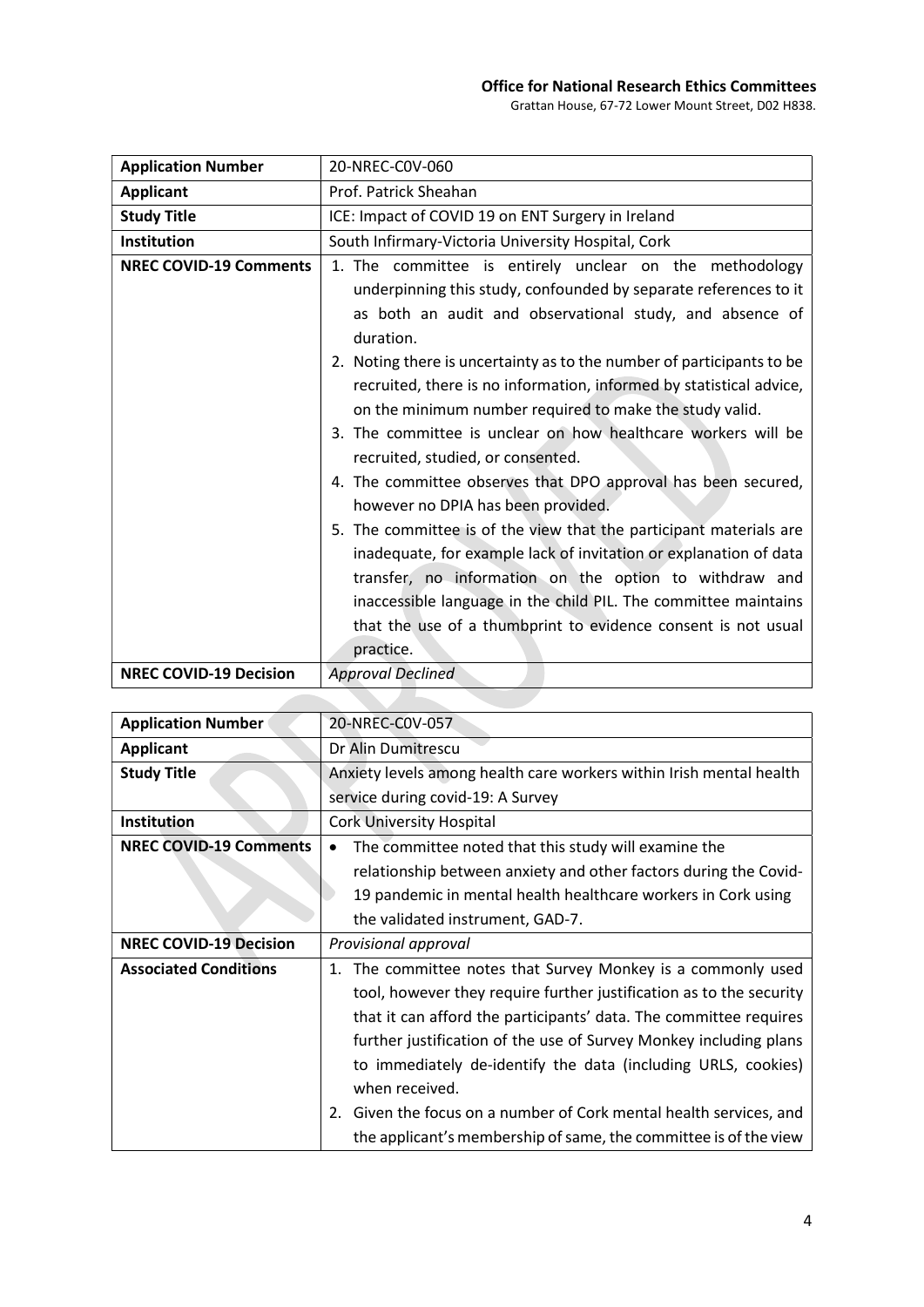| that this is potentially an identifiable community. The committee                                                              |
|--------------------------------------------------------------------------------------------------------------------------------|
| requires further explanation of how this will be mitigated.                                                                    |
| 3. Regarding sample size for an online survey, the committee                                                                   |
| requests rationale for the n=200 and how will participants be                                                                  |
| selected.                                                                                                                      |
| 4. Regarding the survey, the committee requests the following:                                                                 |
| • A more detailed introduction / preamble including its purpose                                                                |
| and outcome, what will happen the results, data protection                                                                     |
| and consent.                                                                                                                   |
| The 'disagree' option be removed from Question 1; the use of                                                                   |
| agree / disagree options or yes / no boxes in consent forms                                                                    |
| should be restricted to where participants have a choice to                                                                    |
| make about individual elements of the project.                                                                                 |
| • Inclusion of 'other' in the field of gender.                                                                                 |
| • Further explanatory detail and editing in Questions 7-9 and 9-                                                               |
| 11 for ease of access to the research participant.                                                                             |
| 5. Regarding the research participant information sheet and                                                                    |
| consent:                                                                                                                       |
| As consent is explicitly sought in the anonymised                                                                              |
| questionnaire, the committee requests that the detail on                                                                       |
| consent is migrated to the questionnaire. The research                                                                         |
| participant information sheet should include a short section                                                                   |
| on consent rather than having two separate documents.                                                                          |
| Question 2.7 in the application form states "In the second part<br>of the study participants data will be divided up via their |
| services and a series of descriptive statistics will be conducted                                                              |
| to analyse mean anxiety levels in each hospital". Research                                                                     |
| participants should be explicitly notified in the research                                                                     |
| participant information sheet that this is how the data will be                                                                |
| analysed given the proposed sample size and potential for                                                                      |
| individuals to be identified through their specific locations.                                                                 |
| The committee requests that the direction to participants to                                                                   |
| contact the NREC COVID-19 concerning their rights be                                                                           |
| removed. Any questions relating to the research are the                                                                        |
| responsibility of the Principal Investigator.                                                                                  |
| Question 2.12 states that the results will be shared in peer                                                                   |
| reviewed journals; the committee requests that other<br>additional avenues are considered to maximise participants'            |
| access to the results.                                                                                                         |
| 6. Regarding the recruitment methodology:                                                                                      |
| The committee requests information on how the recruitment                                                                      |
| process is being managed eg who is sending the messages,                                                                       |
| emails and managing responses? How will anonymity be                                                                           |
| ensured through this recruitment process?                                                                                      |
|                                                                                                                                |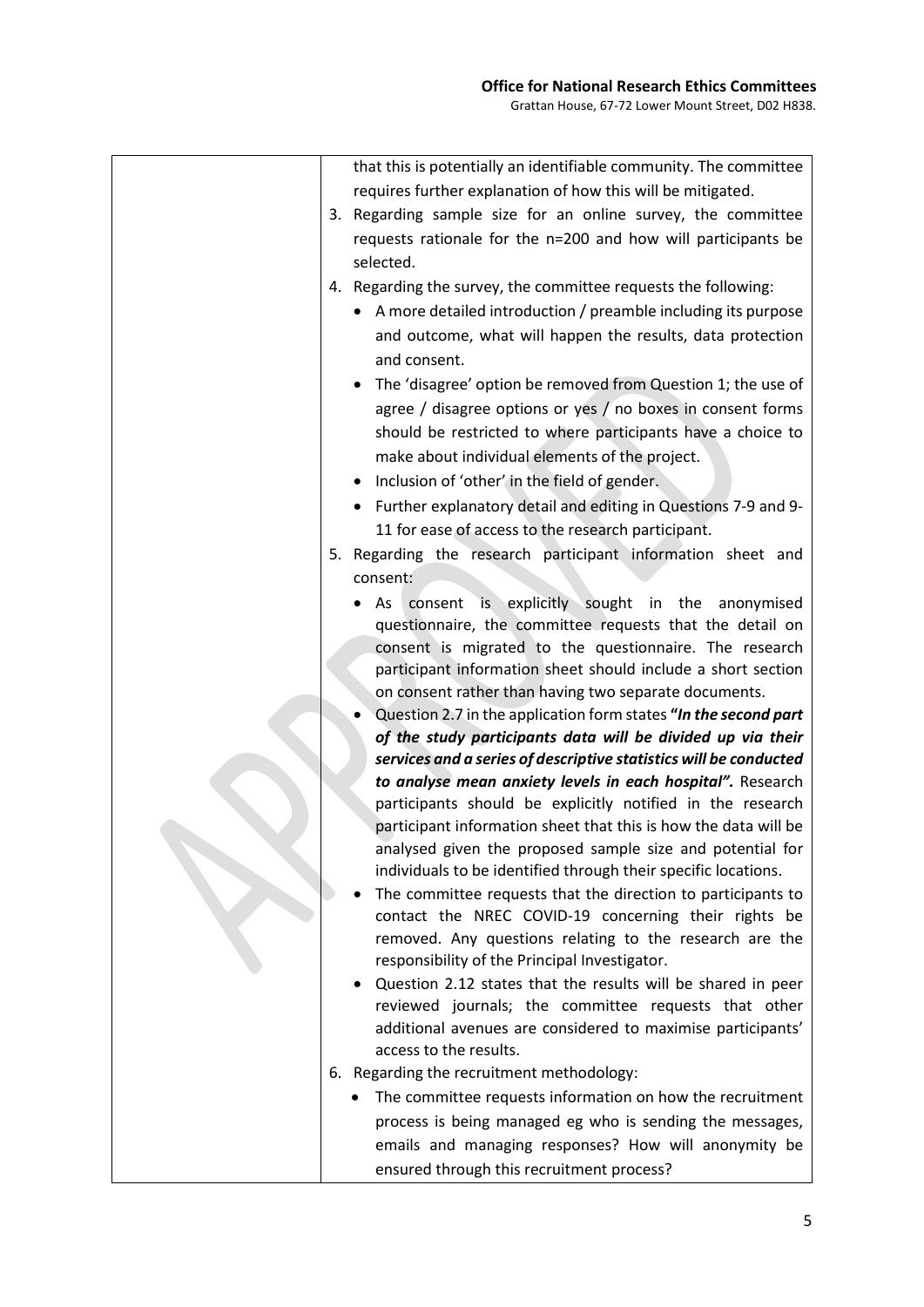| Question 3.7 of the Application is blank. The committee                                                                                                                                   |
|-------------------------------------------------------------------------------------------------------------------------------------------------------------------------------------------|
| requests that these categories are considered for inclusion                                                                                                                               |
| given the profile of the workforce e.g. pregnant women or                                                                                                                                 |
| staff with mental health issues.                                                                                                                                                          |
| 7. The committee observes the efforts made to contact the Data                                                                                                                            |
| Protection Officer and requests that the applicant follow-up again                                                                                                                        |
| with a view to sharing her feedback with the committee.                                                                                                                                   |
| 8. Regarding engagement with HR and Management, the<br>committee requests sight of the agreement of the HR                                                                                |
| Department and the Clinical Director/ Mental Health Head of                                                                                                                               |
| Service for this survey.                                                                                                                                                                  |
| 9. Regarding the provision of support to those completing the<br>survey, rather than provide the contact details of two<br>researchers, the committee requests that links to occupational |
| health and staff support are provided in order to maintain the<br>anonymous integrity of the study.                                                                                       |
| 10. Noting the intention to delete the excel file with survey data, the                                                                                                                   |
| committee requires that the data is retained in accordance with                                                                                                                           |
| the applicant's institutional policy for data storage and retention.                                                                                                                      |

| <b>Application Number</b>     | 20-NREC-C0V-059                                                             |
|-------------------------------|-----------------------------------------------------------------------------|
| <b>Applicant</b>              | Dr Colin McMahon                                                            |
| <b>Study Title</b>            | European Paediatric Cardiology Multisystem Inflammatory                     |
|                               | Syndrome Survey Cardiovascular manifestations during COVID-19               |
|                               | Pandemia                                                                    |
| <b>Institution</b>            | Children's Health Ireland at Crumlin                                        |
| <b>NREC COVID-19 Comments</b> | The committee agreed that this application represents a                     |
|                               | valuable pan-European study, in line with several national alerts           |
|                               | for individual countries for paediatric presentation post-SARS-             |
|                               | COV-2 infection of a multisystemic inflammatory syndrome.                   |
| <b>NREC COVID-19 Decision</b> | Provisional approval                                                        |
| <b>Associated Conditions</b>  | 1. The committee notes that consent will be obtained verbally and           |
|                               | queries if an interpreter will be provided if needed.                       |
|                               | The committee requests clarity on the chain of data transfer $-$ will<br>2. |
|                               | the data be transferred directly to the PI in Seville or via the PI in      |
|                               | London?                                                                     |
|                               | The committee is unclear on the relevance of the link between<br>3.         |
|                               | pseudonymisation and lack of remuneration, and requests                     |
|                               | clarification.                                                              |
|                               | 4. The committee requests that the master key for the data should           |
|                               | be held securely by a trustworthy member of hospital staff who              |
|                               | is not directly involved in the study.                                      |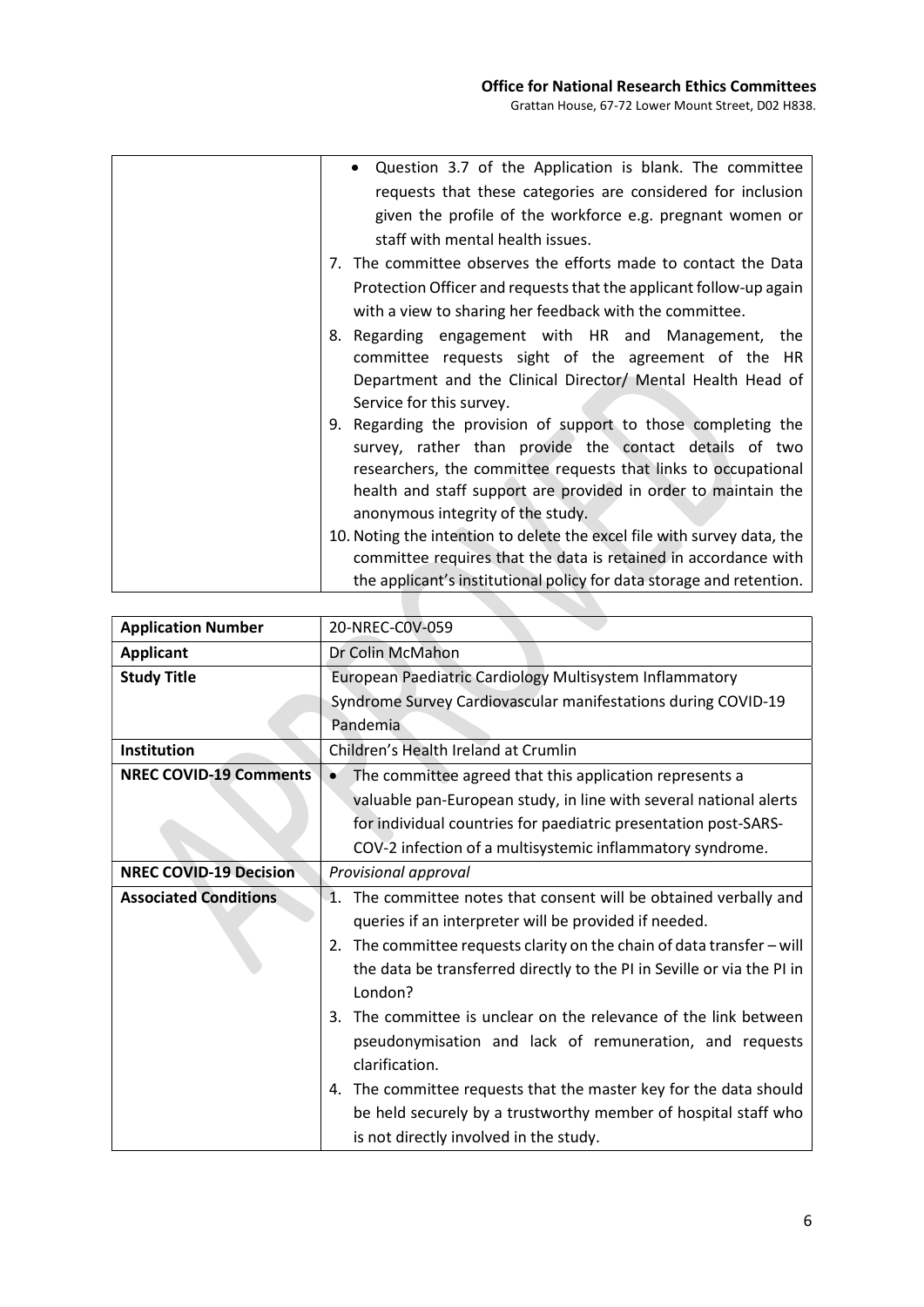| 5. Noting reference to data being 'transferred with no identifiers',             |
|----------------------------------------------------------------------------------|
| the committee requires explanation of what the intended                          |
| reference to an 'identifier' is for this study.                                  |
| 6. Notwithstanding pseudonymisation, given the small sample size,                |
| the committee requests comment on the possibility of identifying<br>individuals. |
| 7. The committee requests that spoken confirmation of verbal                     |
| consent by phone is recorded.                                                    |
| 8. The committee is of the view that some of the language in the PIL             |
| is inaccessible for the lay person and requests it be amended                    |
| accordingly, for example minimising the use of 'terms of art'.                   |
| Additionally, the committee requests that a withdraw clause is                   |
| included in the PIL. Finally, the committee requests confirmation                |
| that the PIL be sent to the family for their records.                            |

| <b>Application Number</b>     | 20-NREC-C0V-043                                                             |
|-------------------------------|-----------------------------------------------------------------------------|
| <b>Applicant</b>              | Dr Stephen O'Connor                                                         |
| <b>Study Title</b>            | A Review of Irish Patients Presenting with Acute Coronary                   |
|                               | Syndrome During the COVID-19 Pandemic - The SARS-CoV-2 ACS                  |
|                               | Study                                                                       |
| Institution                   | St. James's Hospital                                                        |
| <b>NREC COVID-19 Comments</b> | The committee agreed that this single-site study is worthwhile<br>$\bullet$ |
|                               | and presents no physical harms.                                             |
|                               | The committee noted that this application will also be                      |
|                               | considered by the HRCDC.                                                    |
| <b>NREC COVID-19 Decision</b> | Provisional approval                                                        |
| <b>Associated Conditions</b>  | 1. The committee requests that the master key for the data should           |
|                               | be held securely by a trustworthy member of hospital staff who              |
|                               | is not directly involved in the study.                                      |
|                               | Noting that verbal consenting is a component of this study, the<br>2.       |
|                               | committee requires more detail on the process including the                 |
|                               | proposed documentation in patients' notes, plan for ensuring                |
|                               | that consent is informed (eg will the PIL be provided in advance            |
|                               | and / or will a verbal explanation be provided by the researcher?),         |
|                               | and how the researcher will gauge capacity to consent.                      |
|                               | 3. Where consent is obtained by telephone, to attest active consent         |
|                               | the committee requests that spoken confirmation of verbal                   |
|                               | consent is recorded.                                                        |
|                               | 4. The committee observes that the consent form has a choice of a           |
|                               | Yes / No boxes for participants to fill in, indicating they                 |
|                               | understand a specific issue. Were the participant to indicate by            |
|                               | ticking the 'No' box that they did not understand the issue, the            |